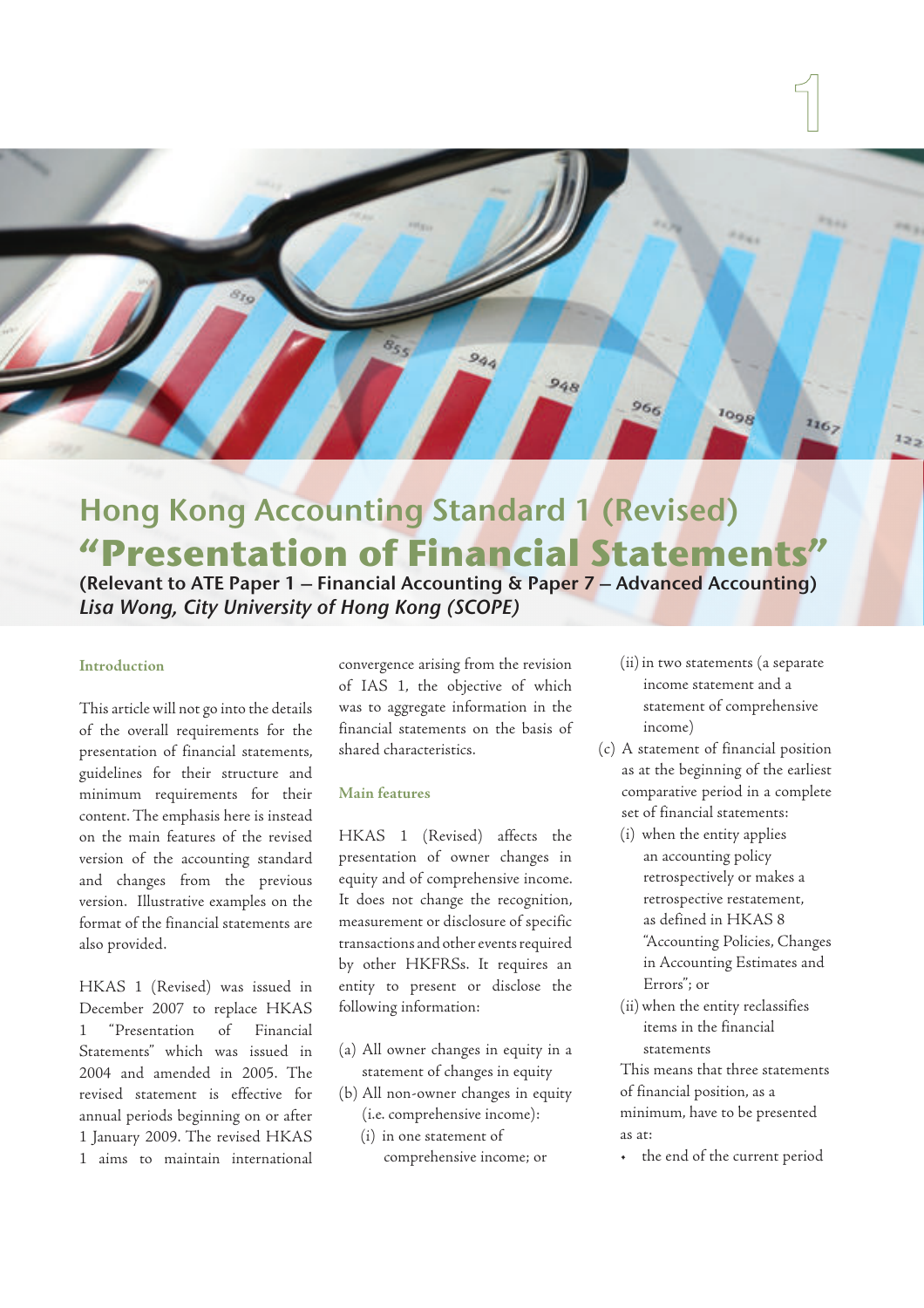- the end of the previous period (which is the same as the beginning of the current period)
- the beginning of the earliest comparative period
- (d) Reclassification adjustments and income tax relating to each component of other comprehensive income. Reclassification adjustments are the amounts reclassified to profit or loss in the current period that were previously recognized in other comprehensive income.

#### **Changes from previous version**

- 1. HKAS 1 (Revised) uses new titles to describe the balance sheet and cash flow statement. However, these titles are not mandatory, which means that entities are not required to use them in their financial statements. The reason is that making use of the titles non-mandatory will allow time for entities to implement changes gradually as the new titles become more familiar. The new titles are:
	- (a) Statement of financial position (balance sheet)
	- (b) Statement of cash flows (cash flow statement)
- 2. The presentation of the income statement is changed.
	- (a) "Statement of comprehensive income" is now used in HKAS 1 (Revised).
	- (b) The statement presents all income and expense items

passing through the profit or loss during a period; other income and expenses not passing through profit and loss are shown under the term "other comprehensive income"; finally the total comprehensive income is given.

(Refer to note for the explanation of comprehensive income and other comprehensive income)

- 3. HKAS 1 (Revised) requires an entity to disclose:
	- (a) Income tax relating to each component of other comprehensive income
	- (b) Reclassification adjustments relating to components of other comprehensive income. For example, reclassification adjustments arise on derecognition of availablefor-sale financial assets (This is beyond the scope of the syllabus of Papers 1 & 7).
- 4. All changes in equity arising from transactions with owners in their capacity as owners (i.e. owner changes in equity) have to be presented separately from non-owner changes in equity. This means that components of comprehensive income are not permitted to be presented in the statement of changes in equity. For example, a gain on property revaluation is allowed to be presented in the statement of changes in equity under the previous version but not in the revised version.
- 5. The presentation of dividends allowed to be disclosed under previous version in the income statement, in the statement of changes in equity or in the notes has now been changed.
	- (a)The revised standard requires that dividends recognized as distributions to owners and related amounts per share to be presented in the statement of changes in equity or in the notes.
	- (b) Such disclosure as set out in (a) above can no longer be presented in the statement of comprehensive income.

## **Illustrative financial statement structure**

The following examples illustrate only the presentation of a statement of financial position, a statement of comprehensive income and a statement of changes in equity. These examples have been simplified to exclude comparative figures and items outside the scope of the Paper 1 or Paper 7 syllabus. Thus, they are not intended to illustrate all aspects of HKFRSs, nor do they constitute a complete set of financial statements. Higher level students can refer to the "Guidance on implementing" which is attached to HKAS 1 for information on the presentation of other statements or the disclosure of items such as reclassification adjustments for available-for-sale financial assets.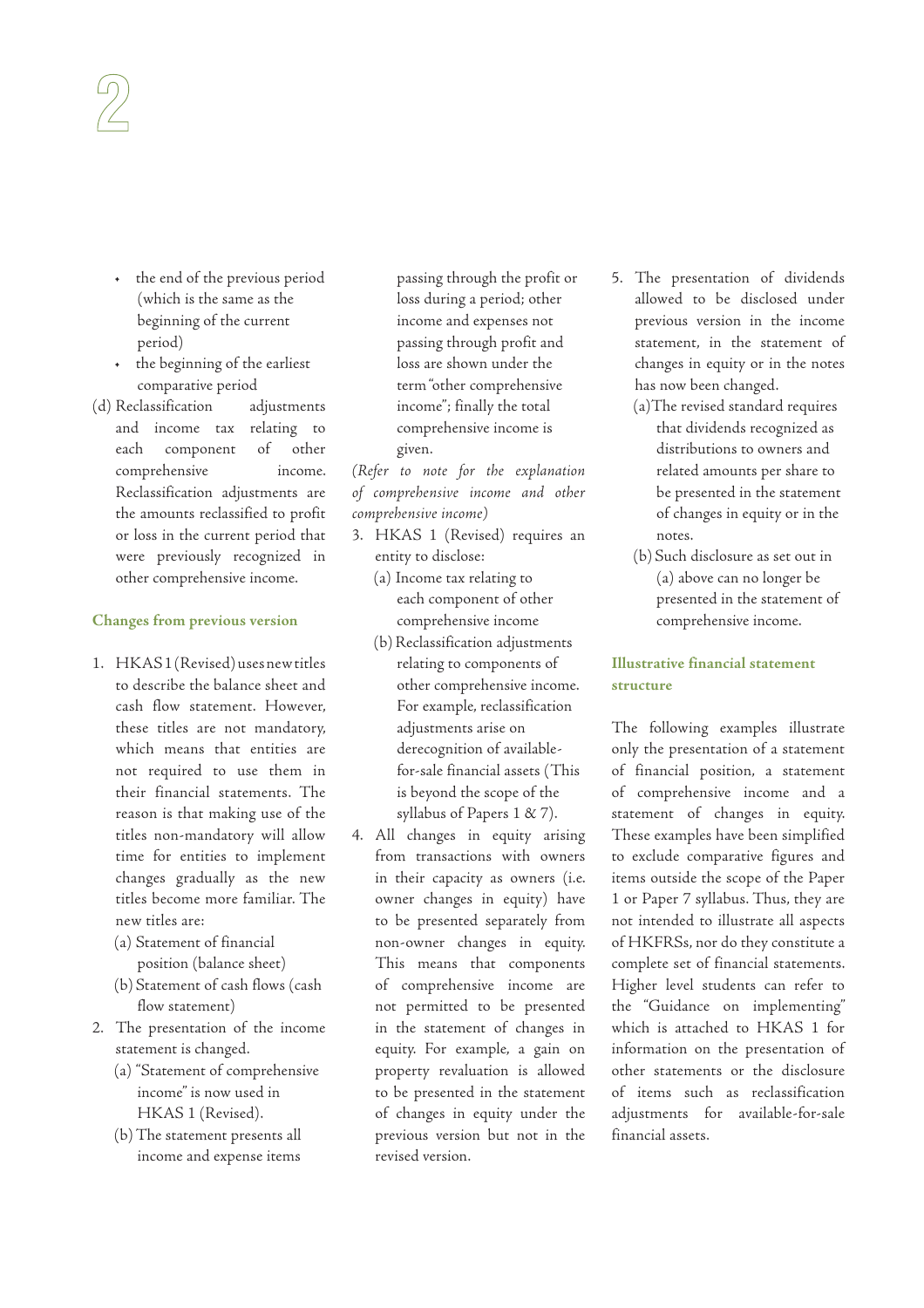| Example 1 – Statement of financial position<br>(No change to the content and structure but note the change to the title of the statement) |                           |
|-------------------------------------------------------------------------------------------------------------------------------------------|---------------------------|
| <b>ABC</b> Company                                                                                                                        |                           |
| Statement of financial position as at 31 December 20X8                                                                                    |                           |
| <b>Assets</b>                                                                                                                             | \$'000                    |
| <u>Non-current assets</u>                                                                                                                 |                           |
| Property, plant and equipment                                                                                                             | $\boldsymbol{\mathrm{X}}$ |
| Goodwill                                                                                                                                  | $\mathbf X$               |
| Other intangible assets                                                                                                                   | $\boldsymbol{\mathrm{X}}$ |
| Investments in associates                                                                                                                 | $\underline{\mathbf{X}}$  |
|                                                                                                                                           | $\underline{X}$           |
| Current assets                                                                                                                            |                           |
| Inventories                                                                                                                               | $\mathbf X$               |
| Trade receivables                                                                                                                         | $\boldsymbol{\mathrm{X}}$ |
| Other current assets                                                                                                                      | $\mathbf X$               |
| Cash at bank                                                                                                                              | $\underline{x}$           |
|                                                                                                                                           | $\underline{X}$           |
| <b>Total assets</b>                                                                                                                       | 1,416                     |
|                                                                                                                                           |                           |
| <b>Equity and liabilities</b>                                                                                                             |                           |
| Equity attributable to owners of the parent                                                                                               |                           |
| Share capital                                                                                                                             | 650                       |
| Retained earnings                                                                                                                         | 244                       |
| Other components of equity                                                                                                                | 102                       |
|                                                                                                                                           | 996                       |
| Minority interest                                                                                                                         | 99                        |
| Total equity                                                                                                                              | 1,095                     |
|                                                                                                                                           |                           |
| Non-current liabilities                                                                                                                   |                           |
| Long-term borrowings                                                                                                                      | 120                       |
| Bank loan                                                                                                                                 | 28                        |
|                                                                                                                                           | <u> 148</u>               |
| Current liabilities                                                                                                                       |                           |
| Trade and other payables                                                                                                                  | 115                       |
| Current portion of long-term borrowings                                                                                                   | 10                        |
| Tax payable                                                                                                                               | 35                        |
| Provisions                                                                                                                                | 13                        |
|                                                                                                                                           | 173                       |
| Total equity and liabilities                                                                                                              | 1,416                     |

 $\begin{picture}(42,10) \put(0,0){\vector(0,1){10}} \put(15,0){\vector(0,1){10}} \put(15,0){\vector(0,1){10}} \put(15,0){\vector(0,1){10}} \put(15,0){\vector(0,1){10}} \put(15,0){\vector(0,1){10}} \put(15,0){\vector(0,1){10}} \put(15,0){\vector(0,1){10}} \put(15,0){\vector(0,1){10}} \put(15,0){\vector(0,1){10}} \put(15,0){\vector(0,1){10}} \put(15,0){\vector(0$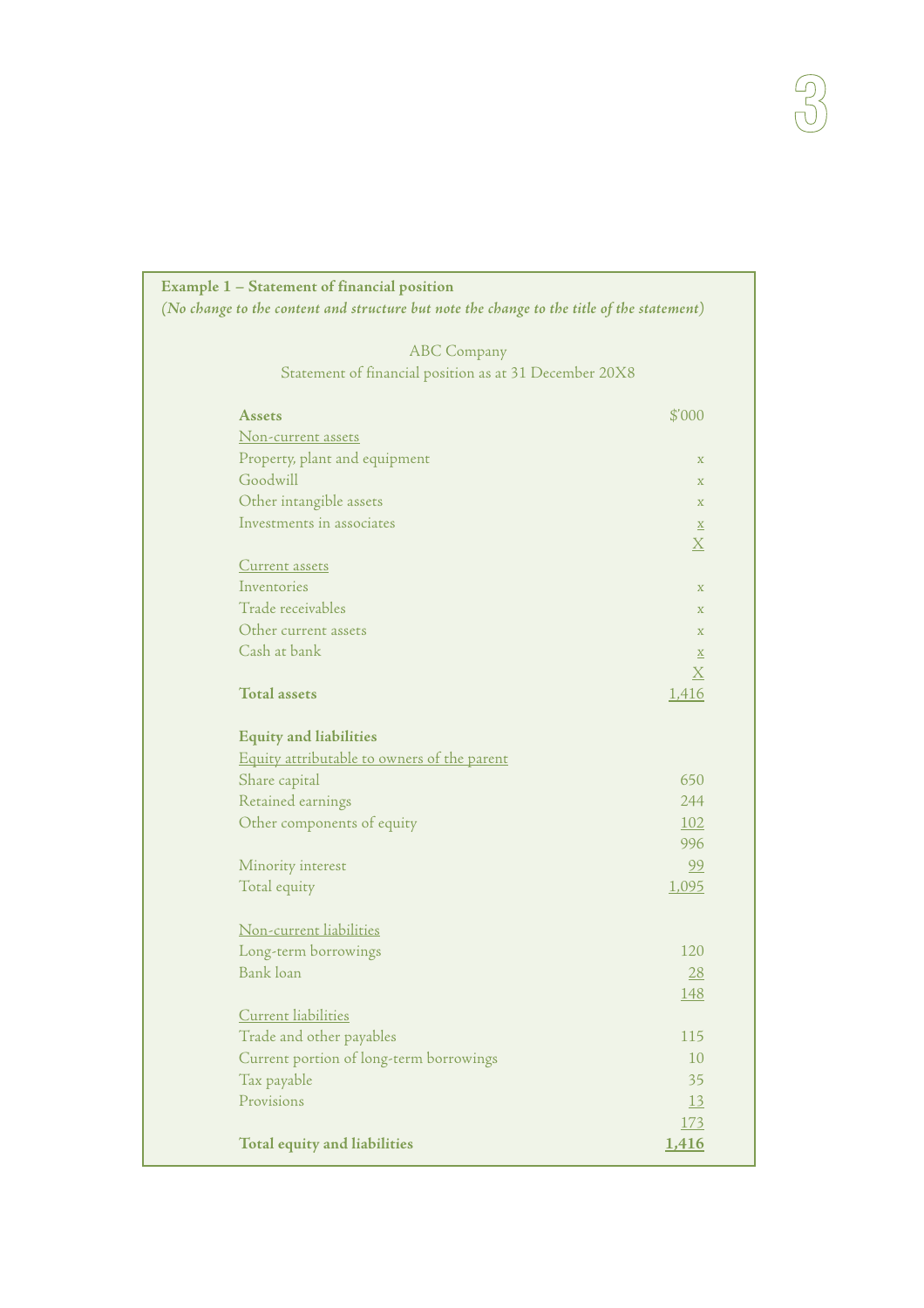| Example 2 – Statement of comprehensive income in one statement<br>(Note the change in the title, content and structure of the statement) |            |
|------------------------------------------------------------------------------------------------------------------------------------------|------------|
| <b>ABC</b> Company                                                                                                                       |            |
| Statement of comprehensive income for the year ended 31 December 20X8                                                                    |            |
|                                                                                                                                          |            |
|                                                                                                                                          | \$'000     |
| Revenue<br>Cost of sales                                                                                                                 | 390        |
|                                                                                                                                          | (245)      |
| Gross profit                                                                                                                             | 145        |
| Other income                                                                                                                             | 21         |
| Distribution costs                                                                                                                       | (9)        |
| Administrative expenses                                                                                                                  | (20)       |
| Other expenses                                                                                                                           | (4)        |
| Finance costs                                                                                                                            | (8)        |
| Share of profit of associates (a)                                                                                                        | 35         |
| Profit before tax                                                                                                                        | 160        |
| Income tax expense                                                                                                                       | (40)       |
| Profit for the year                                                                                                                      | 120        |
| Other comprehensive income:                                                                                                              |            |
| Gains on property revaluation                                                                                                            | 93         |
| Share of other comprehensive income of associates (a)                                                                                    | 40         |
| Income tax relating to components of other comprehensive income $(b)$ $(3)$                                                              |            |
| Other comprehensive income for the year, net of tax                                                                                      | <u>130</u> |
| Total comprehensive income for the year                                                                                                  | 250        |
| Profit attributable to:                                                                                                                  |            |
|                                                                                                                                          | 96         |
| Owners of the parent                                                                                                                     |            |
| Minority interest                                                                                                                        | 24<br>120  |
|                                                                                                                                          |            |
| Total comprehensive income attributable to:                                                                                              |            |
| Owners of the parent                                                                                                                     | 200        |
| Minority interest                                                                                                                        | 50         |
|                                                                                                                                          | 250        |
| Earnings per share (Basic and Diluted)                                                                                                   | 460        |
|                                                                                                                                          |            |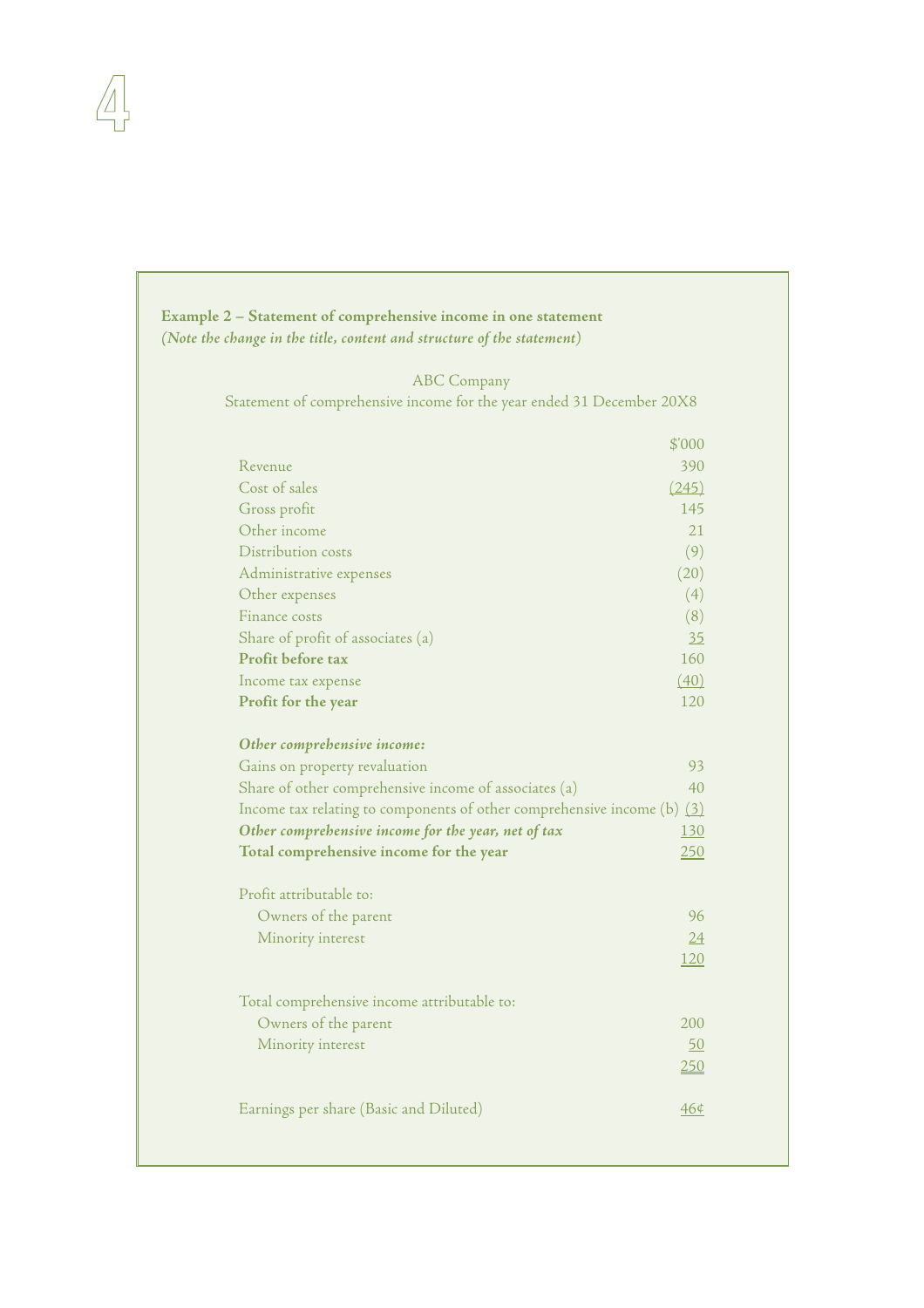## **Example 3– Statement of comprehensive income in two statements**

If the two-statement format is used, the first part is an income statement which presents the items from revenue to profit for the year, profit attributable to owners of the parent and minority interest and earnings per share.

|                                                      | <b>ABC Company</b> |  |
|------------------------------------------------------|--------------------|--|
| Income statement for the year ended 31 December 20X8 |                    |  |

|                                        | \$'000     |
|----------------------------------------|------------|
| Revenue                                | 390        |
|                                        |            |
|                                        |            |
|                                        |            |
| Profit for the year                    | <b>120</b> |
|                                        |            |
| Profit attributable to:                |            |
| Owners of the parent                   | 96         |
| Minority interest                      | 24         |
|                                        | <u>120</u> |
|                                        |            |
| Earnings per share (Basic and Diluted) |            |

The second part is the statement of comprehensive income which continues from profit for the year of the first part, then presents items under other comprehensive income and ends with the final figure of total comprehensive income for the year. It also shows at the end the total comprehensive income amounts attributable to owners of the parent and to the minority interest.

## ABC Company

Statement of comprehensive income for the year ended 31 December 20X8

|                                                                           | \$'000 |
|---------------------------------------------------------------------------|--------|
| Profit for the year                                                       | 120    |
| Other comprehensive income:                                               |        |
| Gains on property revaluation                                             | 93     |
| Share of other comprehensive income of associates (a)                     | 40     |
| Income tax relating to components of other comprehensive income (b) $(3)$ |        |
| Other comprehensive income for the year, net of tax                       | 130    |
| Total comprehensive income for the year                                   | 250    |
| Total comprehensive income attributable to:                               |        |
| Owners of the parent                                                      | 2.00   |
| Minority interest                                                         | 50     |
|                                                                           | 250    |
|                                                                           |        |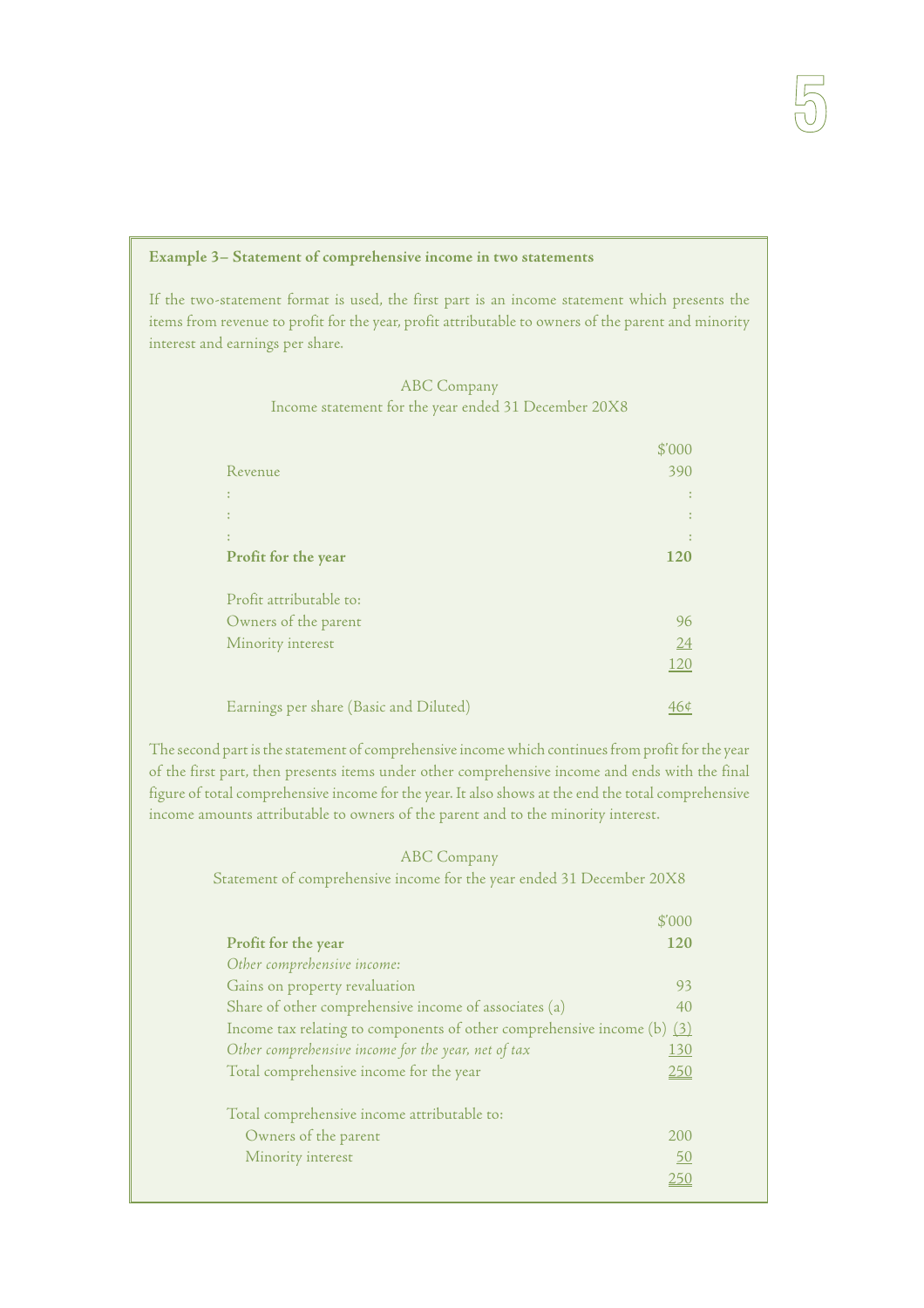

**Example 4 – Disclosure of components of other comprehensive income**

**(Note that this disclosure is not new but it was included in the statement of changes in equity under the previous version of HKAS 1)**

If the components of other comprehensive income are not as simple as those in Example 2 above, notes to show the movements during the year have to be prepared separately for each item. For example, a separate statement would be needed to disclose the gains arising during the year and reclassification adjustments for gains included in profit or loss relating to "Available-for-sale financial assets".(This is also beyond the scope of Papers 1 & 7.)

**Example 5 – Disclosure of tax effects relating to each component of other comprehensive income (This note is a new requirement)** 

## Notes

Year ended 31 December 20X8

|                               | Before-tax       |                            | Tax Net-of-tax   |
|-------------------------------|------------------|----------------------------|------------------|
|                               | amount<br>\$'000 | expense<br>$$^{\prime}000$ | amount<br>\$'000 |
| Gains on property revaluation | 93               |                            | 90               |
| Share of other comprehensive  |                  |                            |                  |
| income of associates          | 40               |                            | 40               |
|                               | <b>I33</b>       |                            | <b>I30</b>       |
|                               |                  |                            |                  |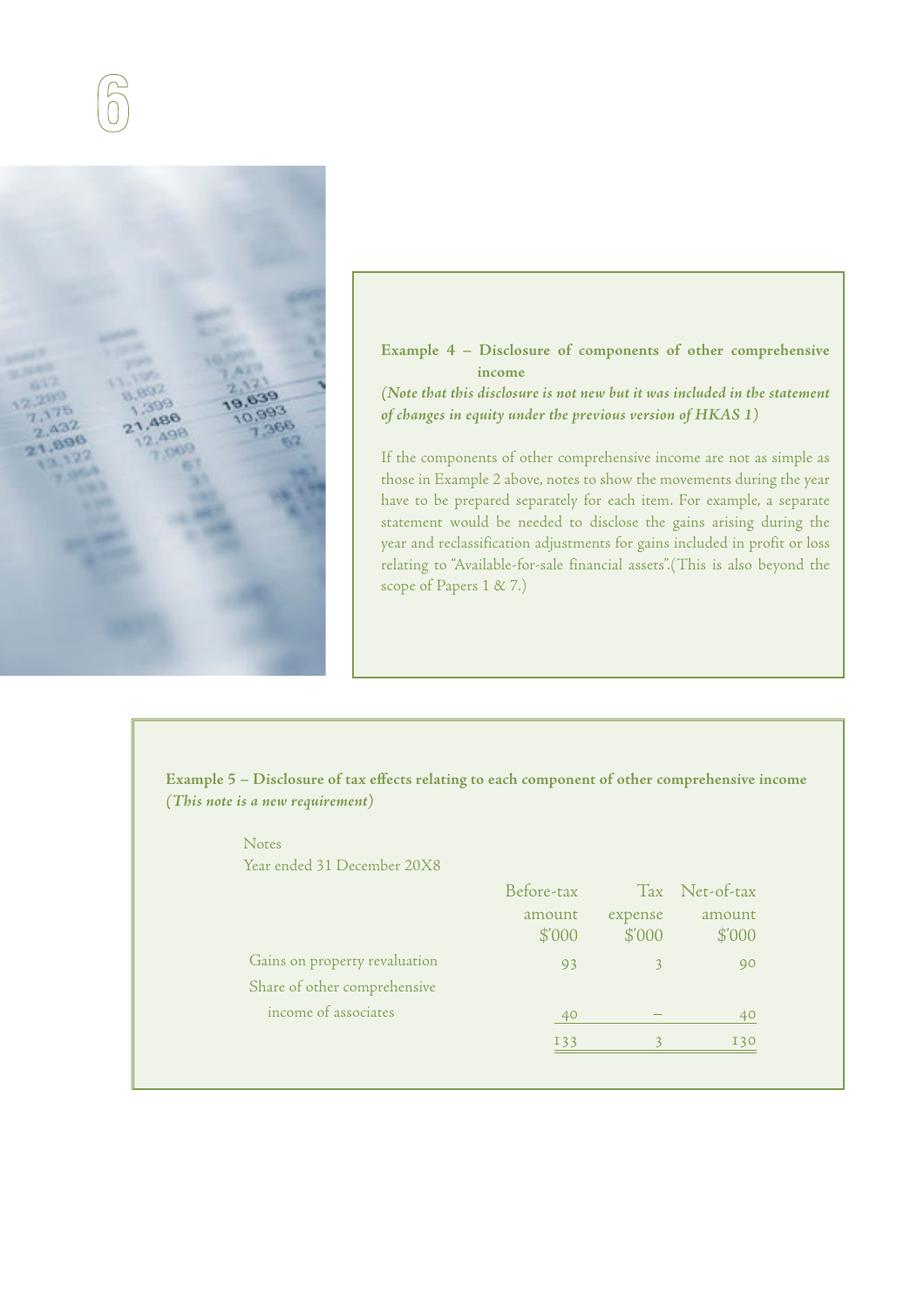**Example 6 – Statement of changes in equity for the year ended 31 December 20X8 (Note that non-owner changes in equity, e.g., gains on property revaluation, are not shown in this statement anymore)**

## ABC Company Statement of changes in equity for the year ended 31 December 20X8

|                     | Share<br>capital | Retained<br>earnings | Revaluation<br>surplus | Total       | Minority<br>interest | Total<br>equity |
|---------------------|------------------|----------------------|------------------------|-------------|----------------------|-----------------|
|                     | \$'000           | \$'000               | \$'000                 | \$'000      | \$'000               | \$'000          |
| Balance at          |                  |                      |                        |             |                      |                 |
| 1 January 20X7      | $\mathbf X$      | $\mathbf X$          | $\mathbf X$            | $\mathbf X$ | $\mathbf X$          | $\mathbf X$     |
| Changes in          |                  |                      |                        |             |                      |                 |
| accounting policy   | $\mathbf X$      | $\mathbf X$          | $\mathbf X$            | $\mathbf X$ | $\mathbf X$          | X               |
| Restated balance    | $\mathbf X$      | $\mathbf X$          | $\mathbf X$            | $\mathbf X$ | $\mathbf X$          | $\mathbf x$     |
| Changes in          |                  |                      |                        |             |                      |                 |
| equity for 20X7     |                  |                      |                        |             |                      |                 |
| Dividends           | $\mathbf X$      | $\mathbf X$          | $\mathbf X$            | $\mathbf X$ | $\mathbf X$          | $\mathbf X$     |
| Total comprehensive |                  |                      |                        |             |                      |                 |
| income for the year | $\mathbf{x}$     | $\mathbf X$          | $\mathbf X$            | $\mathbf X$ | $\mathbf X$          | X               |
|                     |                  |                      |                        |             |                      |                 |
| Balance at          |                  |                      |                        |             |                      |                 |
| 31 December 20X7    | 600              | 161                  | $\mathbf X$            | 761         | 49                   | 810             |
| Changes in          |                  |                      |                        |             |                      |                 |
| equity for 20X8     |                  |                      |                        |             |                      |                 |
| Issue of share      |                  |                      |                        |             |                      |                 |
| capital             | 50               |                      |                        | 50          |                      | 50              |
| Dividends           |                  | (15)                 |                        | (15)        |                      | (15)            |
| Total comprehensive |                  |                      |                        |             |                      |                 |
| income for the year |                  | 96                   | 104                    | 200         | 50                   | 250             |
| Transfer to         |                  |                      |                        |             |                      |                 |
| retained earnings   |                  | $\overline{2}$       | (2)                    |             |                      |                 |
| Balance at          |                  |                      |                        |             |                      |                 |
| 31 December 20X8    | 650              | 244                  | 102                    | 996         | 99                   | 1,095           |
|                     |                  |                      |                        |             |                      |                 |